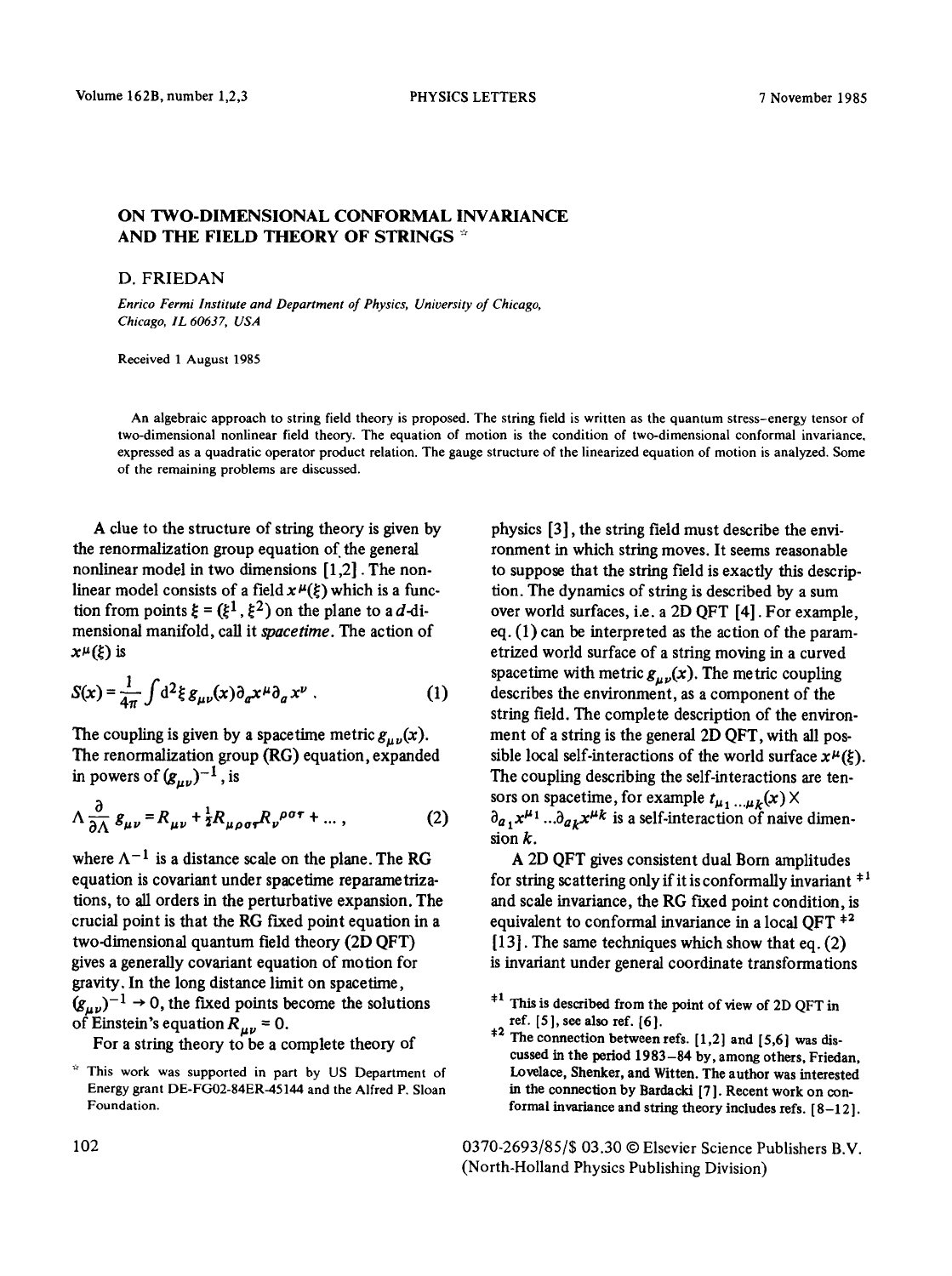of spacetirne [2], can be applied to the completely general nonlinear model to show that the RG fixed point equation gives a generally covariant equation of motion for the string field.

In order to find the long distance effective field theory of string, it is useful to describe the 2D QFT by its classical action, because the RG decouples (at long distance) the nonrenormalizable parts of the 2D action (massive string modes) from the renormalizable parts (massless string modes), leaving a classical long distance equation of motion on the relevant modes, e.g.  $R_{\mu\nu} = 0$ , whose solutions do not excite irrelevant modes [13]. But the classical 2D action is not a useful description for string field theory. The dynamics must be nonlocal in the tensor fields in order to accomplish the long distance decoupling. The RG equation is not uniquely defined, since it depends on the choice of renormalization scheme. There is no sign of the string-like structure expected in a string field equation. The interaction term in the string field equation should be bilinear in the field, representing the joining and splitting of string. Finally, the only obvious symmetry of the fixed point equation is spacetime coordinate invariance. String field theory should have a much larger gauge invariance.

The RG fixed point equation is equivalent to  $T_{aa}(\xi) = 0$ , where the 2D stress-energy tensor  $T_{aa}$  is written as a functional of the 2D action. In complex tensor notation ( $z = \xi^1 + i\xi^2$ ),  $T_{z\overline{z}} = 0$ . Conformal invariance can also be expressed as the singular operator product expansion [6]:

$$
T_{zz}T_{ww} \approx (z-w)^{-4}c/2 + (z-w)^{-2}2T_{ww} + (z-w)^{-1}\partial_w T_{ww} + \dots,
$$
 (3)

$$
T_{zz}\overline{T}_{\overline{w}\,\overline{w}} \approx 0 + \dots, \tag{4}
$$

where  $c = d$ . This version of the 2D conformal invariance condition, using only linear and bilinear expressions in  $T_{zz}$ , seems a promising source for the string field equation.

To begin investigating the structure of these equations, consider the simpler case of the open string.  $T_{zz} = T(z)$  describes the environment on the boundary  $Im(z) = 0$  of the open string, and eq. (3) is the conformal invariance condition. Choose a background conformal field theory with stress--energy tensor  $T_0(z) = \sum_{n=-\infty}^{\infty} z^{-n-2}L_n$ . Eq. (3) is equivalent to

the Virasoro algebra commutation relations

$$
[L_m, L_n] = (m - n)L_{n+n} + \frac{1}{12}c(m^3 - m)\delta_{m+n,0},
$$
\n(5)

with  $c = d$ . Expand  $T(z)$  around the background,  $T(z) = T_0(z) + \phi(z)$  with  $\phi(z)$  a translation covariant quantum field in the QFT described by  $T_0(z)$ :

$$
\phi(z) = e^{zL} - 1 \phi(0) e^{-zL} - 1 \tag{6}
$$

This amounts to allowing only translation invariant nonlinear models, that is models whose couplings have no explicit  $\xi$  dependence. Then eqs. (3), (4) can be rewritten,

$$
T_0(z)\phi(0) + \phi(z)T_0(0) + \phi(x)\phi(0)
$$
  
\n
$$
\approx z^{-2}2\phi(0) + z^{-1}\partial\phi(0).
$$
 (7)

To get an operator representation of the fields, perform a radial quantization with the background  $L_0$ as hamiltonian. The radial quantization gives a one to one correspondence between the quantum field  $\phi(z)$ and the Hilbert space state  $|\phi\rangle = \phi(0)|0\rangle$ , where  $|0\rangle$  is the  $SL<sub>2</sub>$  invariant ground state of the background 2D QFT, satisfying  $L_n |0\rangle = 0, n \ge -1$ . Let  $L_n \phi(z)$  be the translation covariant quantum field corresponding to the state  $L_n\phi(0)|0\rangle$ . Then

$$
T_0(z)\phi(w) \approx \sum_{n=-1}^{\infty} (z-w)^{-n-2}L_n\phi(w).
$$
 (8)

Use the correspondence between states and 2D quantum fields to put eq. (7) in the form

$$
\sum_{n=-1}^{\infty} z^{-n-2} \left[ (L_n - \delta_{n,-1} L_{-1} - 2\delta_{n,0}) | \phi^{\circ} \right]
$$
  
+  $(-1)^n L_n \phi(z) |0\rangle$  +  $\phi(z) | \phi \approx 0$ . (9)

Note that the string fields have now been identified with the states of the first quantized string.

Now consider the linearized equation of motion. Expanded in powers of z, it is  $(n \ge -1)$ 

$$
0 = \left( L_n + \sum_{k=0}^{\infty} \frac{(-1)^{n+k}}{k!} L_{-1}^k L_{n+k} \right)
$$

$$
- L_{-1} \delta_{-1,n} - 2 \delta_{0,n} \right) |\phi\rangle . \tag{10}
$$

After some algebra - applying Virasoro operators to eq. (10), taking linear combinations of the resulting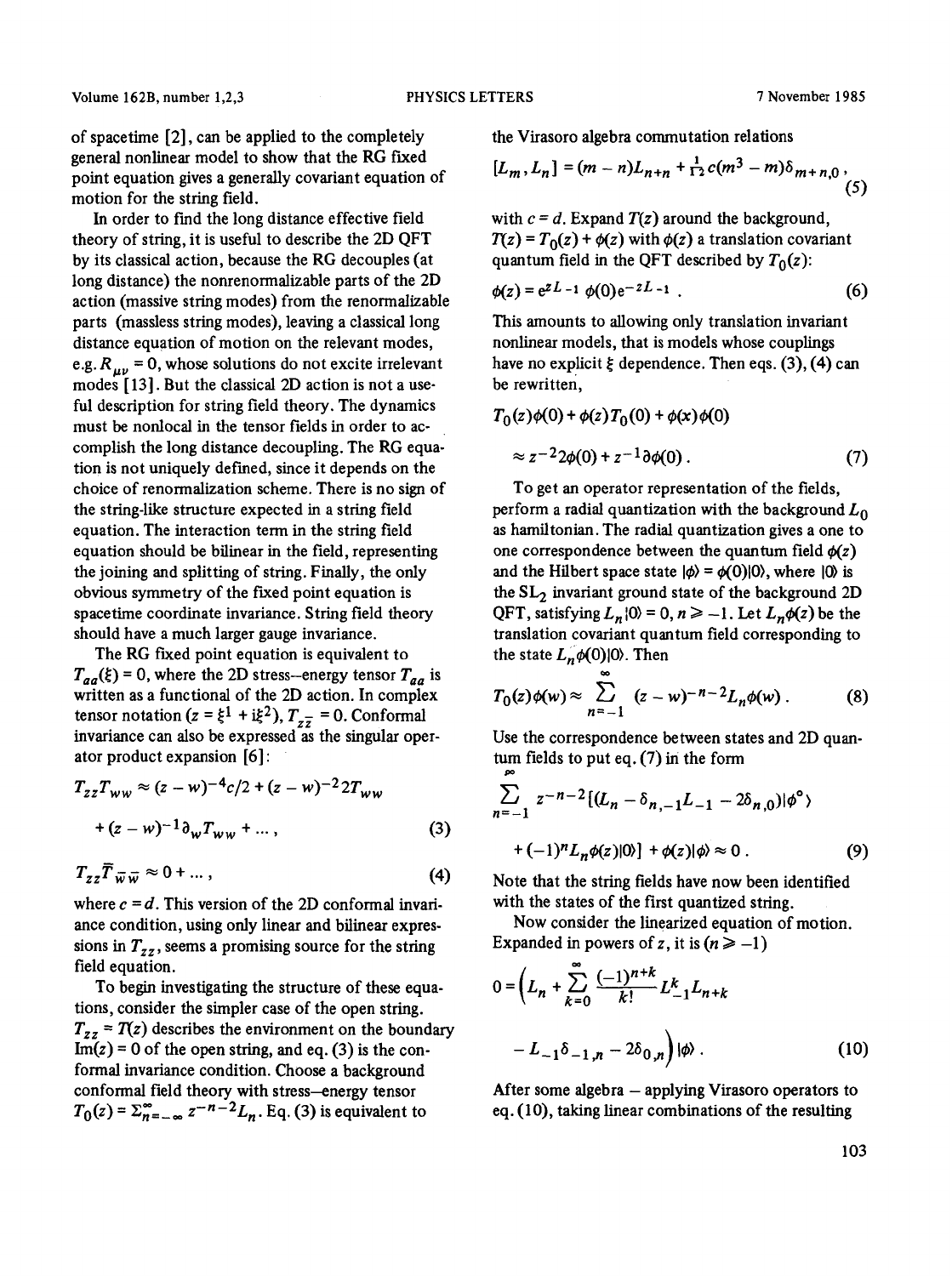equations for different *n,* and using the fact that  $L_{-1} |\chi\rangle = 0$  implies  $|\chi\rangle = 0 - \text{eq.}$  (10) becomes

$$
L_n|\phi\rangle = L_1\left[ (L_0 - 1)^{-1} L_1 \right]^{n-1} |\phi\rangle \quad (n \ge 2), \quad (11)
$$

$$
0 = L_1 \frac{1}{2} (1 + \tau) |\phi\rangle \,, \tag{12}
$$

$$
0 = (L_0 - 1) \frac{1}{2} (1 + \tau) | \phi \rangle . \tag{13}
$$

The operator

$$
\tau = \sum_{n=0}^{\infty} \frac{(-1)^n}{n!} L_{-1}^n [L_1 (L_0 - 1)^{-1}]^n \tag{14}
$$

is the twist operator in the universally envelopping algebra of  $SL_2$ :  $\tau^2 = 1$ , and  $\tau L_n = (-1)^n L_n \tau$  for  $n =$  $-1, 0, 1.$ 

The projection condition  $\tau | \epsilon \rangle = | \epsilon \rangle$  is equivalent to

$$
L_1^{2m+1} | \epsilon \rangle = \sum_{k=0}^{\infty} p_k L_{-1}^{2k+1}
$$
  
 
$$
\times [L_1(L_0 - 1)^{-1}]^{2k+1} L_1^{2m+1} | \epsilon \rangle \quad (m \ge 0) \quad (15)
$$

(actually  $m = 0$  alone is also equivalent). The equation  $(\tau L_1 + L_1 \tau)|\epsilon\rangle = 0$  then leads to a recursion relation,

$$
p_0 = 1/2 ,
$$
  
\n
$$
p_n = A_{n+1/2}(s) - \sum_{k=1}^n A_k(s) p_{n-k} ,
$$
 (16)

$$
A_k(s) = \frac{1}{2} \frac{\Gamma(2s+1)\Gamma(s+2k)}{\Gamma(2s+2k)\Gamma(s+1)} \frac{1}{(2k!)},
$$
 (17)

which gives the same series  $p_n$  whatever the value of s. The recursion relation is used to show the equivalence between eq.  $(10)$  and eqs.  $(11)$ – $(13)$ .

Eq. (10) is local, i.e. polynomial in the  $L_n$  for any regular state  $|\phi\rangle$  (killed by all  $L_n$  for *n* large enough). Eqs.  $(11)$ - $(13)$  are local everywhere except at the singular points  $L_0 = 2, 3, 4, ...$ . The equivalence is between solutions of  $(10)$  and solutions of  $(11)$ - $(13)$ which continue analytically from the nonsingular region. Alternatively, eqs.  $(11)$ - $(13)$  should be multiplied by analytic functions of  $L_0$  with the minimal set of zeros needed to remove the singularities.

Eq. (13) can be interpreted as a conventional equation of motion, and eqs. (11), (12) can be interpreted as conventional gauge conditions. The gauge, however, is not completely fixed. The linearized gauge genera-

tors are the pure gauge solutions of  $(11)$ - $(13)$ . The pure gauge solutions of eqs. (12), (13) are  $|\phi\rangle$  =  $L_{-1}$   $\ket{\epsilon}$  with  $\tau \ket{\epsilon} = \ket{\epsilon}$ , i.e. eq. (15). The gauge conditions  $(11)$  fix

$$
L_n|\epsilon\rangle = \frac{n+1}{n+2} (2L_0 + n)[L_1(L_0 - 1)^{-1}]^n |\epsilon\rangle
$$
  
+  $(L_0 + n + 1)$   
 $\times \sum_{k=1}^{\infty} \frac{(-1)^k (n+1)! L_{-1}^k [L_1(L_0 - 1)^{-1}]^{k+n} |\epsilon\rangle}{(n+k-1)!(n+k+1)(n+k+2)}$   
( $n \ge 1$ ), (18)

which is consistent with eq.  $(15)$ .

On reach of the infinitely many levels of Hilbert space there are gauge generators. For example, any state satisfying all the usual gauge conditions  $L_n|\epsilon\rangle =$  $0, n \ge 1$  gives a gauge invariance of eqs. (11)-(13).

When  $T_0(z)$  is the flat spacetime background, the lowest level gauge generators are  $|e\rangle = |p\rangle$  where  $|p\rangle$  is the ground state of energy-momentum  $p^{\mu}$ . These are the gauge generators of the low energy effective gauge theory of the open string. For the closed string the corresponding generators would be the spacetime reparametrizations.

The additional gauge condition  $L_1 |\phi\rangle = 0$  produces the standard completely gauge fixed free theory with inverse propagator  $L_0 - 1$ .

Note that this approach to string field theory would also lead to a new formulation of the theory of critical phenomena. The nongauge solutions of eqs. (11)-(13) correspond to the marginal operators of critical phenomena. The gauge generators correspond to the redundant operators  $[14]$ <sup> $\pm 3$ </sup>.

For supersymmetric strings [11,15,16] the analog of conformal invariance  $+4$  is the condition of twodimensional superconformal invariance, expressed as an operator product condition on the super stressenergy tensor [10,17]. Every superconformal field theory can be enlarged by introducing the *spin fields*  [10]. These are the local quantum fields which are double valued in the neighborhood of any fermionic

 $*$ <sup>3</sup> I thank S. Shenker for pointing out the redundant operators and ref. [141.

<sup>&</sup>lt;sup>+4</sup> Recent work on 2D superconformal invariance in superstring theory includes refs. [9-11,13].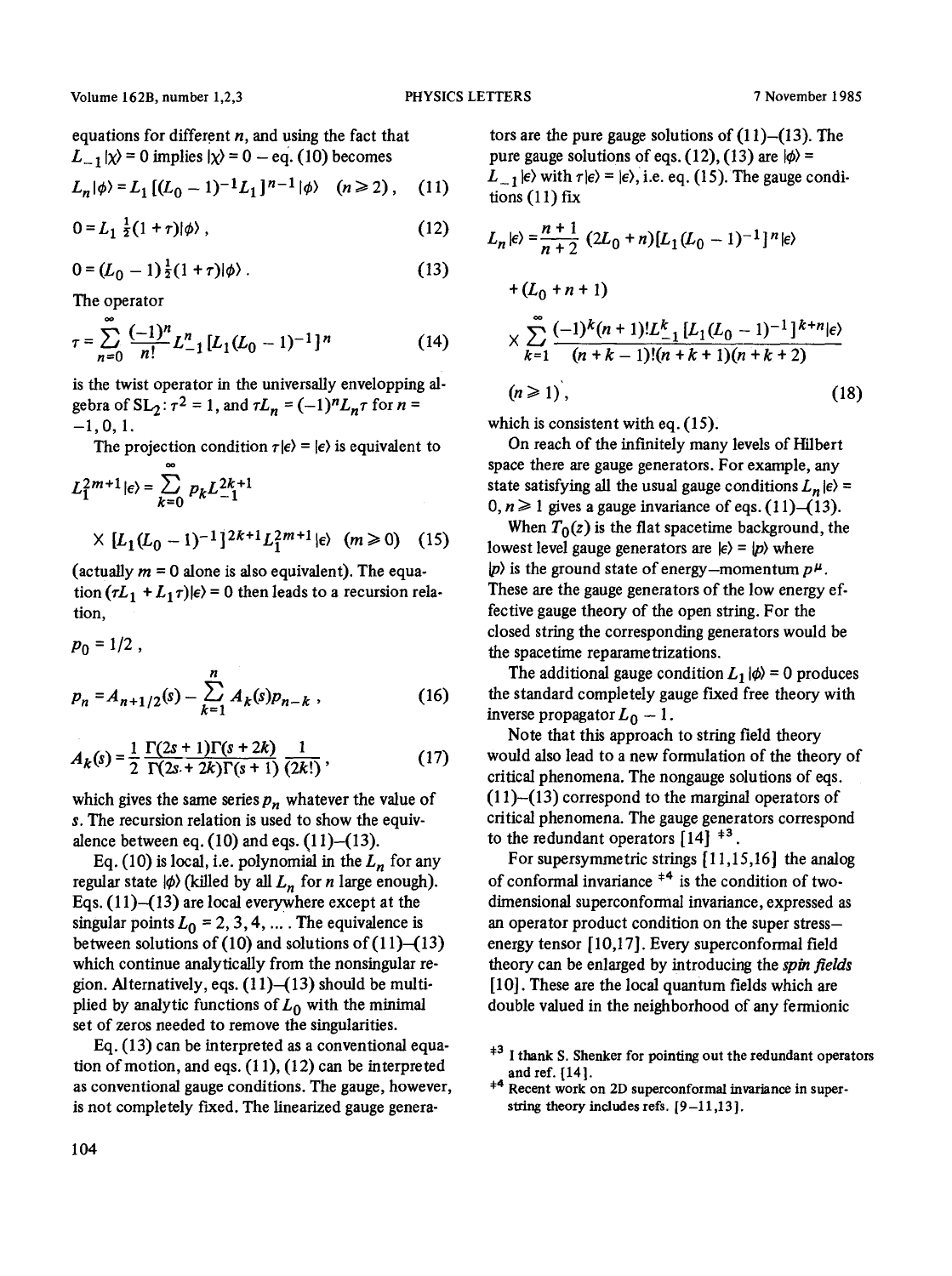field. The enlarged theory is not strictly speaking a quantum field theory, because of the doubling. The *spin model* is the local QFT which results from projecting on the sector of even fermion number,  $(-1)^F$  = 1. This construction generalizes to nonconformal QFTs for which  $(-1)^F$  is defined and conserved. These are the 2D QFTs which correspond to the string fields of the supersymmetric string. For type II superstrings the 2D supersymmetry is  $N = 1$ ; for heterotic strings it is  $N = 1/2$ . Eq. (2) has an analogue for supersymmetric nonlinear models [ 18], the crucial difference being that the RHS vanishes to all orders if  $R_{\mu\nu}$  = 0, at least if the spacetime is Kähler [19], and for the heterotic case if the background gauge field is the metric connection.

Clearly this appproach to string field theory is not finished. The above calculations might be thought of as a feasibility study for the idea that the commutation relations of the 2D stress-energy tensor could provide a gauge invariant string field equation with a bilinear interaction term. There are many problems remaining. The gauge algebra found above is too small. The closed string and the interaction must be investigated. Note that eq. (3) is written in the Heisenberg picture associated with  $T_{ab}$ . But gauge fixed calculations are done in the Heisenberg picture of the background 2D QFT. There must be an covariance under change of picture. There is the difficulty that the bilinear term in eq. (9) is not restricted to integer powers of  $z$ . The bilinear term in eq. (9) is closely related to the overlap integral which gives the usual string vertex. To see this perform the Klein transformation  $w = \alpha \log(1 - z) + (1 - \alpha) \log(z)$ , which takes the upper half plane to the split strip. The operator product of conformal fields is taken to the overlap integral of the corresponding states. The complicated algebraic manipulations leading to eqs.  $(11)$ -(13) need to be rationalized. The use of only the traceless part of the stress--energy tensor in the equation of motion seems artificial, and it must be shown how to construct the rest of the stress--energy tensor off-shell. Finally, there is as yet no action principle for the conformal invariance equations. It is not apparent that the RG generator is the gradient of an action functional.

The first quantized theory given by the string field as background field only has the duality property when the string field is on-shell. There must be a

more general invariance in the off-shell string fields. Translation invariance on the surface is clearly not a natural condition, which presumably explains the limited amount of gauge invariance in eqs.  $(11)$ – $(13)$ . The environment in which a string moves is not a QFT on any particular surface. In fact, the RG equation does not see the global structure of the surface; the infinitesmal RG transformation acts locally on the surface.

All that is needed to describe the motion of a string is a description of infinitesimal motion, because finite motion can be described by patching infmitesimal surface elements together with reparametrizations. A *reparametrization covariant QFT* is a QFT on an arbitrarily small piece of parametrized surface, along with a stress-energy tensor which generates infinitesmal reparametrizations. The QFT is not necessarily translation invariant the stress-energy tensor is not necessarily conserved.

Dirac [20] gave a language for quantum field theory which is well-suited to reparametrization covariant QFT. Correlations between regions of the surface are mediated by wave functions on the boundaries. Each closed curve C is associated with a space of states  $L_2[C]$ , e.g.  $L_2$  of maps from C to spacetime. A QFT assigns to each curve C a state  $10\degree$  in L<sub>2</sub>[C], i.e. the functional integral over  $x^{\mu}(\xi)$ inside C, depending on the boundary value  $x^{\mu}(s)$  on C. There is a composition law taking  $L_2[C_1] \times$  $L_2$  [C<sub>2</sub>]  $\rightarrow$  L<sub>2</sub>[C<sub>3</sub>] whenever C<sub>1</sub> ∪C<sub>2</sub> = C<sub>3</sub>, i.e. the functional integral over the common boundary. The states  $|0\rangle$ <sub>C</sub> are closed under composition.

Define  $L_2[\xi]$  and  $|0\rangle$ e as the limits of  $L_2[C]$  and  $10<sub>C</sub>$  as C contracts to  $\xi$ . The QFT is completely determined by the  $|0\rangle \xi$ . Local fields can be identified with functions  $\phi(\xi)$  in L<sub>2</sub> [ $\xi$ ]. Operator realizations are given by radial quantizations, using systems of concentric circles (around arbitrary points  $\xi$ ).

The propagation of information in reparametrization covariant 2D QFT parallels the propagation of information on the string, if the state of a string is associated not with a global parametrization of the string, but with a covering of the string by infmitesmal parameter patches.

The stress-energy tensor acts at boundaries by the linear operator

$$
\oint_{C} d\xi^{a} \hat{T}_{ab}(\xi) v^{b}(\xi) : L_{2}[C] \to L_{2}[C'], \qquad (19)
$$

105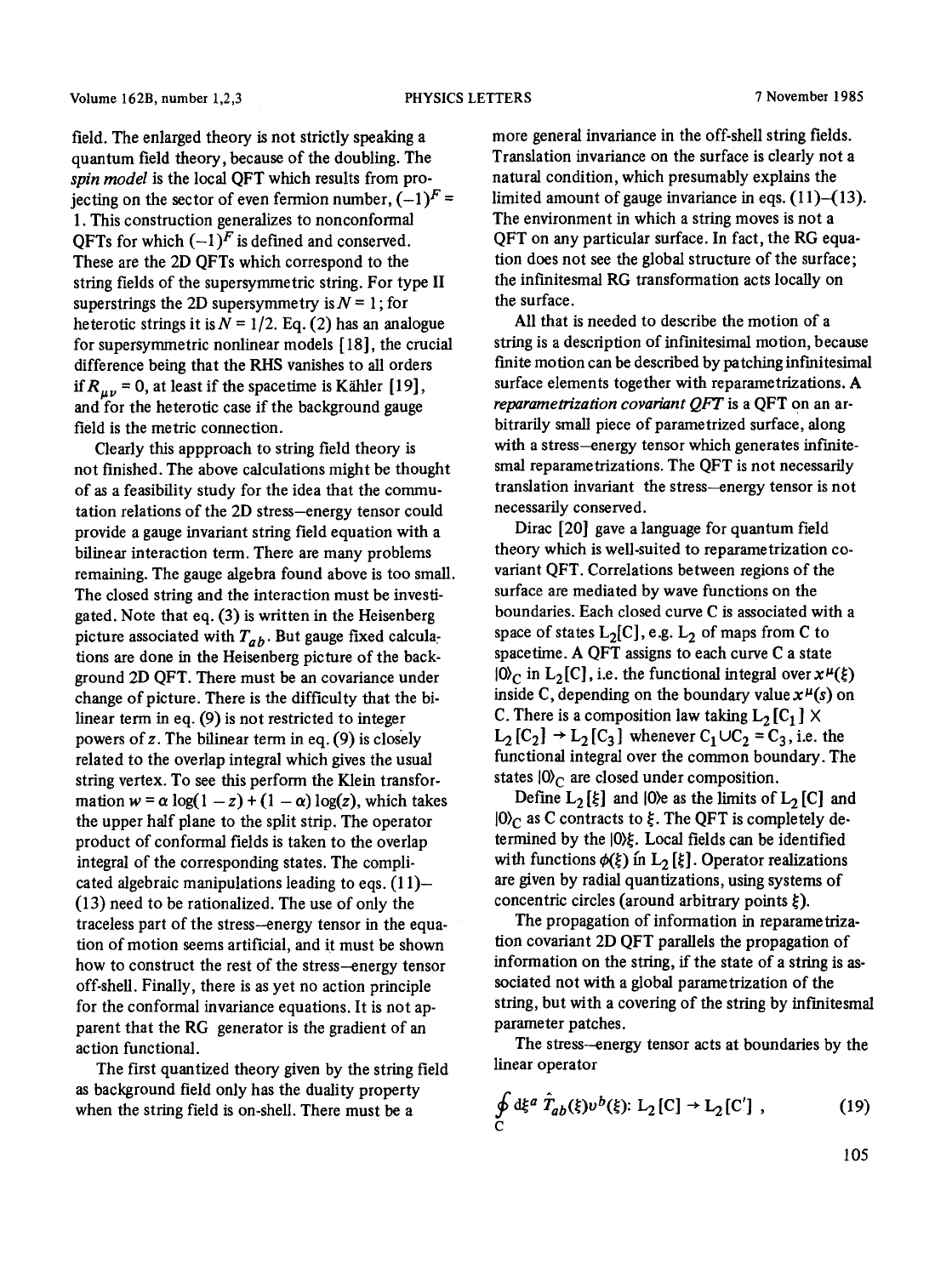where the reparametrization  $\xi^a \rightarrow \xi^a + v^a(\xi)$  takes the curve C to C', and  $T_{ab} = \epsilon_a^c T_{cb}$ . The transform of  $|0\rangle$ <sub>C</sub> is not equal to  $|0\rangle$ <sub>C</sub>, which is to say that the 2D QFT is not reparametrization invariant.

On any surface covered by infinitesimal parameter patches, the reparametrization covariant QFT deffmes a QFT on each patch, and the reparametrization generators for the infinitesimal transition functions can be used to glue the local QFTs together. Reparametrizations give different but equivalent QFTs. This picture  $-$  systems of parameters and systems of local QFTs - is derived from the systems of coordinates construct defined in ref. [2].

A reparametrization covariant QFT can be thought of as a connection for the infinitesimal local reparametrizations (germs of reparametrizations) in the local bundle of Hilbert spaces  $L_2[\xi]$ . Conformal invariance means that the connection has no torsion for the local analytic reparametrizations. Then the reparametrization covariant QFT defined on an infinitesimal piece of surface extends naturally to a globally defined conformal field theory on any Riemann surface, because the patching reparametrizations of a Riemann surface are locally analytic.

The local conformal transformations at  $z_0$ ,  $z \rightarrow$  $z + \epsilon_n(z - z_0)^{n+1}$ ,  $n \ge -1$ , are generated by operators  $L_n(\xi_0)$  acting on  $L_2$  [ $\xi_0$ ]. Conformal invariance is the condition  $L_n(\xi)|0\rangle_\xi = 0, n \ge -1$ , which again is bilinear in form. Since the reparametrization covariant QGT is defined on an arbitrarily small piece of surface, the  $\xi$  dependence can be represented by formal power series around  $\xi = 0$ .

An especially interesting mode is the dilaton zero mode, which is the string coupling constant. In the nonlinear model the dilaton zero mode only enters the boundary interaction, in the form

$$
\oint_{C} ds \kappa(s) \Phi(x(ss)), \qquad (20)
$$

 $k(s)$  being the geodesic curvature density on the boundary C. The corresponding mode in the reparametrization covariant QFT is possibly the density  $|0\rangle$ <sub>k</sub> modulo total divergences.

Other attempts to construct gauge invariant string field theories  $[21-26]$  start from the known gauge Fixed flat space theory, then add fields and interactions by hand to achieve gauge invariance. Sections **1-7** of ref. [24] present a somewhat different ap-

proach. There the attempt is to construct the theory by bootstrap methods assuming only gauge invariance and spacetime locality. But in none of these attempts is there suggested an underlying role for conformal invariance. The role of conformal invariance must be understood, because in these approaches the background is a conformally invariant QFT. The Virasoro operators and the overlap integral of that background conformal QFT are used to write the action functional of the string field. When the background is shifted (staying on-shell), the string field must appear in the new Virasoro algebra and overlap integral.

The present approach is an attempt to realize some of the suggestions in sections 10 and 11 of ref.  $[24]$ . The string field as stress-energy tensor is a variation on the idea of the ground state of the 2D QFT as string field, as can be seen by making the Klein transformation written above. Actually the stress-energy tensor always accompanies the identity operator, so the ideas must be essentially the same. Eqs. (7), (9) embody the idea that the condensate of the string field provides the kinetic part of the equation of motion. This approach is itself based on the suggestion in ref. [24] that the linear/bilinear equation of motin is the RG fixed point condition.

One idea of ref.  $[24]$  - linear gauge symmetry in the interacting theory  $-$  is not followed here  $*$ <sup>5</sup>. Shifting the (on-shell) background shifts the conformal operators by an expression linear in the field. It would be difficult to make the gauge invariance linear for an arbitrary background. Curiously, though, it is possible to write an extremely simple gauge in. variant quadratic action functional

$$
S(\phi, \chi^n) = (\phi - L_{-n} \chi^n)^{\dagger} (L_0 - 1) (\phi - L_{-n} \chi^n) \tag{21}
$$

employing Stuckelberg fields  $\chi^n$ ,  $n = 1, 2, ...$ . The linear gauge invariance is  $\phi \rightarrow \phi + L_{-n} \epsilon^{n}$ ,  $\chi^{n} \rightarrow$  $\chi^n + \epsilon^n$ .

Fradkin and Tseytlin [27] have proposed an approach to off-shell string theory based on Polyakov's formulation [5] of the first quantized string. The string is still described by the classical action of the general nonlinear mode, an infinite collection of tensor fields on spacetime. But the nonlinear model

<sup>&</sup>lt;sup>#5</sup> Arguments against linear gauge invariance came from Shenker and Banks. Shenker pointed out that linearity would imply duality off-shell.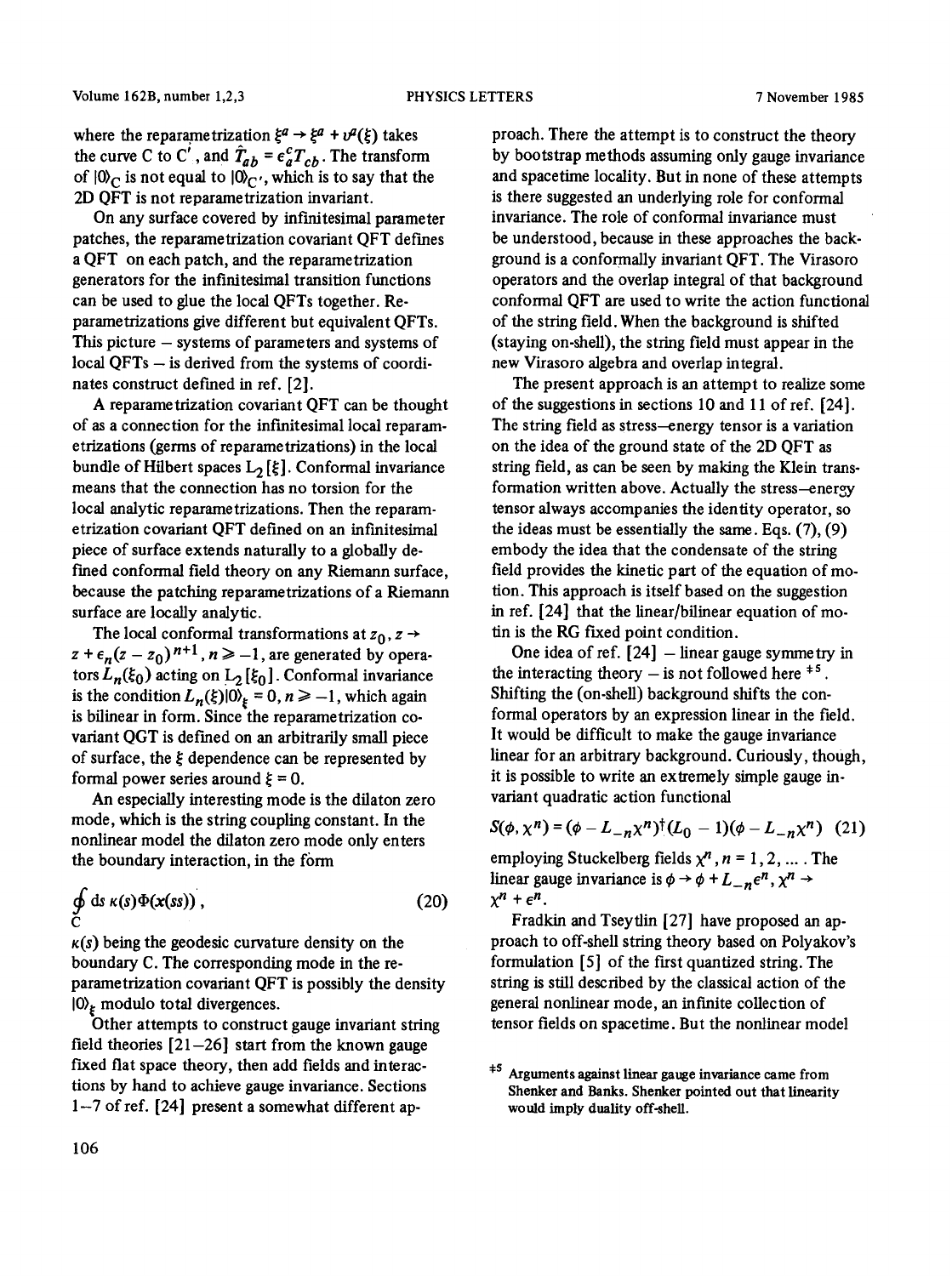is made to be invariant under reparametrizations by introducing the 2D metric as a dynamical variable. In conformal gauge for the 2D metrics, the local scale factor of the 2D metric remains a dynamical variable, to ensure that the 2D QFT of Polyakov and Fradkin-Tseytlin is *always* conformally invariant, on-shell and off. Fradkin and Tseytlin's classical action for the tensor string felds is the partition function of the conformally invariant QFT on the sphere; the quantum corrections are the partition functions on surfaces of higher genus. One difficulty with this approach is that the string field interaction does not yet have the bilinear form of the joining-splitting interaction. Another difficulty is that the dynamics of the local 2D scale factor is not understood.

The basic principle underlying the approach to string theory suggested here is that the string field exactly describes the environment in which string propagates. The string fields are thus two dimensional quantum field theories. The RG equation (2) is taken as a clue that conformal invariance (duality) is exactly the on-shell condition of classical string field theory. Given that the off-shell string field lies in a larger space of conformally non-invariant QFTs, the on-shell quantum string field will not be conformally invariant  $*$ <sup>6</sup>. The string field as 2D QFT should not be described by its classical action, but by the.quantum stress-energy tensor and/or the quantum action functional  $|0\rangle_{\xi}$ . Gauge invariance of the string field theory should be associated with equivalence of 2D QFTs. There should be an *effective* calculus of 2D QFT in which to do string field theory.

The algebraic structure of the string field theory should be the origin of locality in spacetime and of spacetime geometry. The algebraic origin of the string field equation of motion should explain the appearance of only bilinear interactions, which allows the dual string theory to express geometry. The commutation relations of the conformal algebra, expressed as an operator product condition on the stress--energy tensor of 2D QFT, provides a possibility.

I am endebted to T. Banks, C. Lovelace, E. Martinec and S.H. Shenker for helpful conversations. I am grateful for the hospitality of the Racah Institute, Hebrew University of Jerusalem, Département de Physique Théorique, CEN Saclay, and the Pagosuneko Eyerra, Euskady.

## *References*

- [1] D. Friedan, Phys. Rev. Lett. 45 (1980) 1057.
- [2] D. Friedan, U.C. Berkeley, Ph.D. Thesis (August 1980), LBL preprint LBL-11517 (August 1980), to be published in Ann. Phys. (September 1985).
- [3] J. Seherk and J.H. Schwarz, Nuel. Phys. B81 (1974) I18; Phys. Lett. 52B (1974) 347.
- [4] Y. Nambu, Proc. Intern. Conf. on Symmetries and quark models (Wayne State University, 1969); H.B. Nielsen, Proc. 15th Intern. Conf. on High-energy physics (Kiev, 1970); L. Susskind, Nuovo Cimento 69A (1970) 457.
- [5] A.M. Polyakov, Phys. Lett. 103B (1981) 207, 211; see also K. Fujikawa, Phys. Rev. D25 (1982) 2584; M. Kate and K. Ogawa, Nuel. Phys. B212 (1983) 433; S. Hwang, Phys. Rev. D28 (1983) 2614.
- [6] D. Friedan, in: Les Houches, Session XXXIX Recent advances in field theory and statistical mechanic, eds. J .-B. Zuber and R. Stora (North-Holland, Amsterdam, 1984).
- [7] K. Bardacki, private communications (July 1983).
- [8] C. Lovelaee, Phys. Lett. 135B (1984) 75; and unpublished results.
- [9] D. Friedan and S.H. Shenker, Aspen Center for Physics (July-August 1984), unpublished; ITP Santa Barbara (August -September 1984), unpublished; Proc. Santa Fe meeting of the APS Division of Particles and Fields (October 29-November 3, 1984), to be published.
- [10] D. Friedan, Z. Qui and S.H. Shenker, Phys. Lett. 151B (1985) 37.
- [11] D. Friedan, E. Martinec and S.H. Shenker, Phys. Lett. 160B (1985) 95.
- [12] P. Candelas, G. Horowitz, A. Strominger and E. Witten, UCSB preprint, to be published in Nuel. Phys. B; D. Nemesehansky and S. Yankielowicz, Phys. Rev. Lett. 54 (1985) 620; S. Jain, R. Shankar and S. Wadia, Tata Inst. preprint TIFR/TH/85-3.
- [13] C. Callan, D. Friedan, E. Martinee and M. Perry, Princeton preprint (June 1985); A. Sen, Fermilab preprint (June 1985).
- [14] FJ. Wegner, in: Phase transitions and critical phenomena, eds. C. Domb and M.S. Green (Academic Press, New York, 1976).
- [15] P. Ramond, Phys. Rev. D3 (1971) 2415; A. Neveu and J. Schwarz, Nucl. Phys. B31 (1971) 86; F. Gliozzi, J. Seherk and D. Olive, Nuel. Phys. B122 (1977) 253.

<sup>&</sup>lt;sup>+6</sup>The importance of non-scale invariant 2D QFT in string theory was emphasized by Lovelace, private conversation.